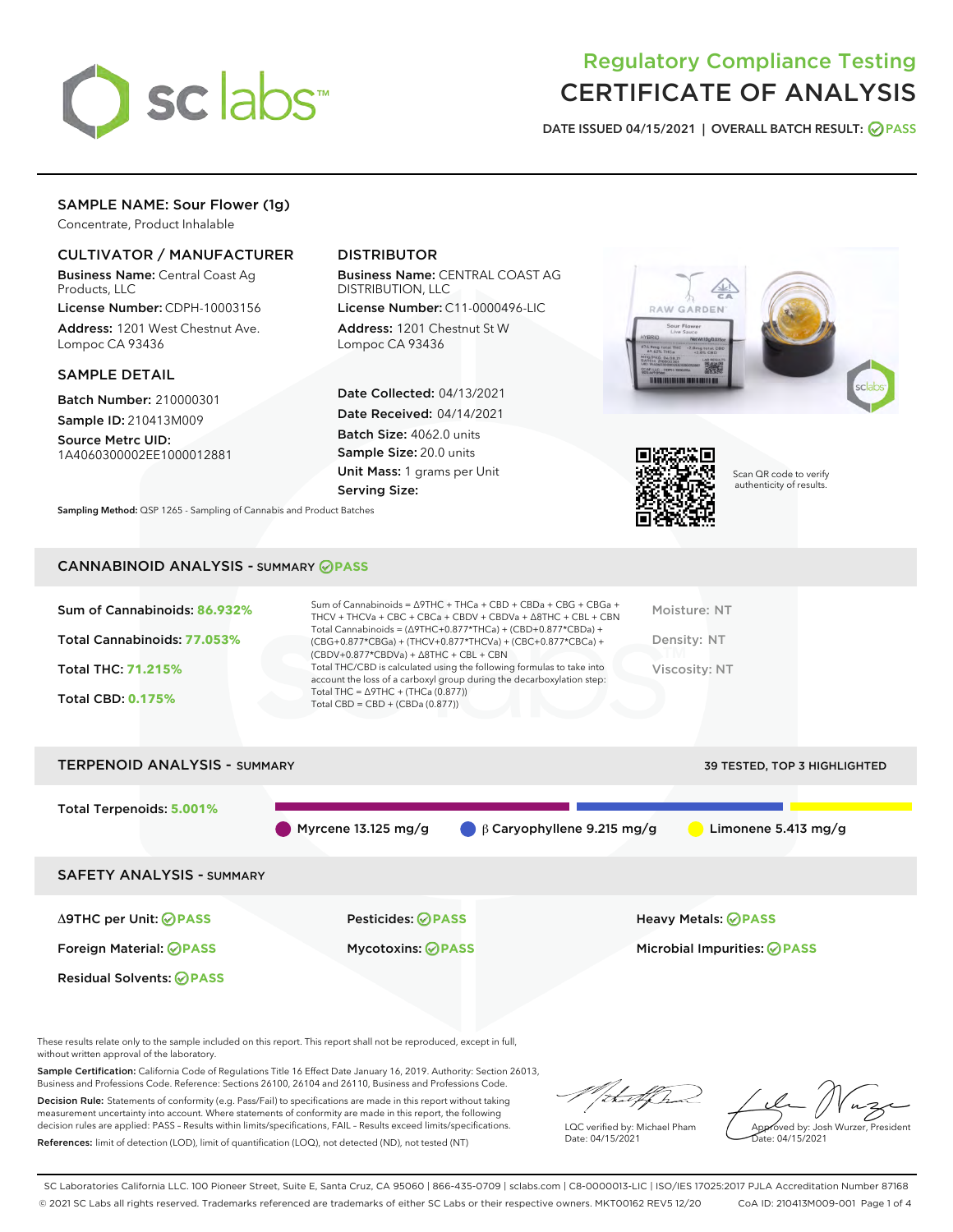



SOUR FLOWER (1G) | DATE ISSUED 04/15/2021 | OVERALL BATCH RESULT: @ PASS

### CANNABINOID TEST RESULTS - 04/14/2021 2 PASS

Tested by high-performance liquid chromatography with diode-array detection (HPLC-DAD). **Method:** QSP 1157 - Analysis of Cannabinoids by HPLC-DAD

TOTAL CANNABINOIDS: **77.053%** Total Cannabinoids (Total THC) + (Total CBD) +

(Total CBG) + (Total THCV) + (Total CBC) + (Total CBDV) + ∆8THC + CBL + CBN

TOTAL THC: **71.215%** Total THC (∆9THC+0.877\*THCa)

TOTAL CBD: **0.175%**

Total CBD (CBD+0.877\*CBDa)

TOTAL CBG: 4.32% Total CBG (CBG+0.877\*CBGa)

TOTAL THCV: 0.422% Total THCV (THCV+0.877\*THCVa)

TOTAL CBC: 0.921% Total CBC (CBC+0.877\*CBCa)

TOTAL CBDV: ND Total CBDV (CBDV+0.877\*CBDVa)

| <b>COMPOUND</b> | LOD/LOQ<br>(mg/g)          | <b>MEASUREMENT</b><br><b>UNCERTAINTY</b><br>(mg/g) | <b>RESULT</b><br>(mg/g) | <b>RESULT</b><br>(%) |
|-----------------|----------------------------|----------------------------------------------------|-------------------------|----------------------|
| <b>THCa</b>     | 0.05 / 0.14                | ±19.134                                            | 744.50                  | 74.450               |
| <b>A9THC</b>    | 0.06 / 0.26                | ±2.037                                             | 59.22                   | 5.922                |
| <b>CBGa</b>     | 0.1 / 0.2                  | ±2.17                                              | 41.6                    | 4.16                 |
| <b>CBCa</b>     | 0.07/0.28                  | ±0.513                                             | 10.50                   | 1.050                |
| <b>CBG</b>      | 0.06/0.19                  | ±0.264                                             | 6.70                    | 0.670                |
| <b>THCVa</b>    | 0.07/0.20                  | ±0.229                                             | 4.81                    | 0.481                |
| <b>CBDa</b>     | 0.02/0.19                  | ±0.058                                             | 1.99                    | 0.199                |
| A8THC           | 0.1/0.4                    | N/A                                                | <b>ND</b>               | <b>ND</b>            |
| <b>THCV</b>     | 0.1/0.2                    | N/A                                                | <b>ND</b>               | <b>ND</b>            |
| <b>CBD</b>      | 0.07/0.29                  | N/A                                                | <b>ND</b>               | <b>ND</b>            |
| <b>CBDV</b>     | 0.04 / 0.15                | N/A                                                | <b>ND</b>               | <b>ND</b>            |
| <b>CBDVa</b>    | 0.03/0.53                  | N/A                                                | <b>ND</b>               | <b>ND</b>            |
| <b>CBL</b>      | 0.06 / 0.24                | N/A                                                | <b>ND</b>               | <b>ND</b>            |
| <b>CBN</b>      | 0.1/0.3                    | N/A                                                | <b>ND</b>               | <b>ND</b>            |
| <b>CBC</b>      | 0.2 / 0.5                  | N/A                                                | <b>ND</b>               | <b>ND</b>            |
|                 | <b>SUM OF CANNABINOIDS</b> |                                                    | 869.32 mg/g             | 86.932%              |

**UNIT MASS: 1 grams per Unit**

| ∆9THC per Unit                                                                            | 1120 per-package limit | 59.22 mg/unit<br><b>PASS</b> |  |  |  |
|-------------------------------------------------------------------------------------------|------------------------|------------------------------|--|--|--|
| <b>Total THC per Unit</b>                                                                 |                        | 712.15 mg/unit               |  |  |  |
| <b>CBD per Unit</b>                                                                       |                        | <b>ND</b>                    |  |  |  |
| <b>Total CBD per Unit</b>                                                                 |                        | $1.75$ mg/unit               |  |  |  |
| Sum of Cannabinoids<br>per Unit                                                           |                        | 869.32 mg/unit               |  |  |  |
| <b>Total Cannabinoids</b><br>per Unit                                                     |                        | 770.53 mg/unit               |  |  |  |
| <b>MOISTURE TEST RESULT</b><br><b>VISCOSITY TEST RESULT</b><br><b>DENSITY TEST RESULT</b> |                        |                              |  |  |  |

Not Tested

Not Tested

Not Tested

## TERPENOID TEST RESULTS - 04/15/2021

Terpene analysis utilizing gas chromatography-flame ionization detection (GC-FID). **Method:** QSP 1192 - Analysis of Terpenoids by GC-FID

| <b>COMPOUND</b>         | LOD/LOQ<br>(mg/g) | <b>MEASUREMENT</b><br><b>UNCERTAINTY</b><br>(mg/g) | <b>RESULT</b><br>(mg/g)                         | <b>RESULT</b><br>$(\%)$ |
|-------------------------|-------------------|----------------------------------------------------|-------------------------------------------------|-------------------------|
| <b>Myrcene</b>          | 0.008 / 0.025     | ±0.1693                                            | 13.125                                          | 1.3125                  |
| $\beta$ Caryophyllene   | 0.004 / 0.012     | ±0.3281                                            | 9.215                                           | 0.9215                  |
| Limonene                | 0.005 / 0.016     | ±0.0774                                            | 5.413                                           | 0.5413                  |
| $\alpha$ Bisabolol      | 0.008 / 0.026     | ±0.2056                                            | 3.850                                           | 0.3850                  |
| Guaiol                  | 0.009 / 0.030     | ±0.1807                                            | 3.829                                           | 0.3829                  |
| Linalool                | 0.009/0.032       | ±0.1233                                            | 3.244                                           | 0.3244                  |
| Ocimene                 | 0.011 / 0.038     | ±0.0973                                            | 3.032                                           | 0.3032                  |
| $\alpha$ Humulene       | 0.009 / 0.029     | ±0.0855                                            | 2.662                                           | 0.2662                  |
| Terpineol               | 0.016 / 0.055     | ±0.0480                                            | 0.781                                           | 0.0781                  |
| $\beta$ Pinene          | 0.004 / 0.014     | ±0.0089                                            | 0.774                                           | 0.0774                  |
| Fenchol                 | 0.010 / 0.034     | ±0.0299                                            | 0.773                                           | 0.0773                  |
| trans-ß-Farnesene       | 0.008 / 0.025     | ±0.0262                                            | 0.739                                           | 0.0739                  |
| $\alpha$ Pinene         | 0.005 / 0.017     | ±0.0054                                            | 0.627                                           | 0.0627                  |
| Nerolidol               | 0.009 / 0.028     | ±0.0290                                            | 0.461                                           | 0.0461                  |
| Terpinolene             | 0.008 / 0.026     | ±0.0091                                            | 0.443                                           | 0.0443                  |
| Caryophyllene<br>Oxide  | 0.010 / 0.033     | ±0.0161                                            | 0.349                                           | 0.0349                  |
| <b>Borneol</b>          | 0.005 / 0.016     | ±0.0091                                            | 0.217                                           | 0.0217                  |
| <b>Citronellol</b>      | 0.003 / 0.010     | ±0.0064                                            | 0.132                                           | 0.0132                  |
| Fenchone                | 0.009 / 0.028     | ±0.0023                                            | 0.080                                           | 0.0080                  |
| Camphene                | 0.005 / 0.015     | ±0.0008                                            | 0.066                                           | 0.0066                  |
| Sabinene Hydrate        | 0.006 / 0.022     | ±0.0021                                            | 0.053                                           | 0.0053                  |
| $\gamma$ Terpinene      | 0.006 / 0.018     | ±0.0007                                            | 0.040                                           | 0.0040                  |
| Eucalyptol              | 0.006 / 0.018     | ±0.0010                                            | 0.038                                           | 0.0038                  |
| Geraniol                | 0.002 / 0.007     | ±0.0011                                            | 0.026                                           | 0.0026                  |
| $\alpha$ Terpinene      | 0.005 / 0.017     | ±0.0003                                            | 0.021                                           | 0.0021                  |
| Nerol                   | 0.003 / 0.011     | ±0.0009                                            | 0.020                                           | 0.0020                  |
| Sabinene                | 0.004/0.014       | N/A                                                | <loq< th=""><th><loq< th=""></loq<></th></loq<> | <loq< th=""></loq<>     |
| $\alpha$ Phellandrene   | 0.006 / 0.020     | N/A                                                | <loq< th=""><th><loq< th=""></loq<></th></loq<> | <loq< th=""></loq<>     |
| Isoborneol              | 0.004 / 0.012     | N/A                                                | <loq< th=""><th><loq< th=""></loq<></th></loq<> | <loq< th=""></loq<>     |
| <b>Geranyl Acetate</b>  | 0.004 / 0.014     | N/A                                                | $\sim$ 00                                       | $\sim$ 0.0              |
| 3 Carene                | 0.005 / 0.018     | N/A                                                | <b>ND</b>                                       | <b>ND</b>               |
| p-Cymene                | 0.005 / 0.016     | N/A                                                | <b>ND</b>                                       | ND                      |
| (-)-Isopulegol          | 0.005 / 0.016     | N/A                                                | ND                                              | ND                      |
| Camphor                 | 0.006 / 0.019     | N/A                                                | <b>ND</b>                                       | ND                      |
| Menthol                 | 0.008 / 0.025     | N/A                                                | ND                                              | ND                      |
| $R-(+)$ -Pulegone       | 0.003 / 0.011     | N/A                                                | ND                                              | ND                      |
| $\alpha$ Cedrene        | 0.005 / 0.016     | N/A                                                | ND                                              | <b>ND</b>               |
| Valencene               | 0.009 / 0.030     | N/A                                                | ND                                              | ND                      |
| Cedrol                  | 0.008 / 0.027     | N/A                                                | ND                                              | ND                      |
| <b>TOTAL TERPENOIDS</b> |                   |                                                    | 50.010 mg/g                                     | 5.001%                  |

SC Laboratories California LLC. 100 Pioneer Street, Suite E, Santa Cruz, CA 95060 | 866-435-0709 | sclabs.com | C8-0000013-LIC | ISO/IES 17025:2017 PJLA Accreditation Number 87168 © 2021 SC Labs all rights reserved. Trademarks referenced are trademarks of either SC Labs or their respective owners. MKT00162 REV5 12/20 CoA ID: 210413M009-001 Page 2 of 4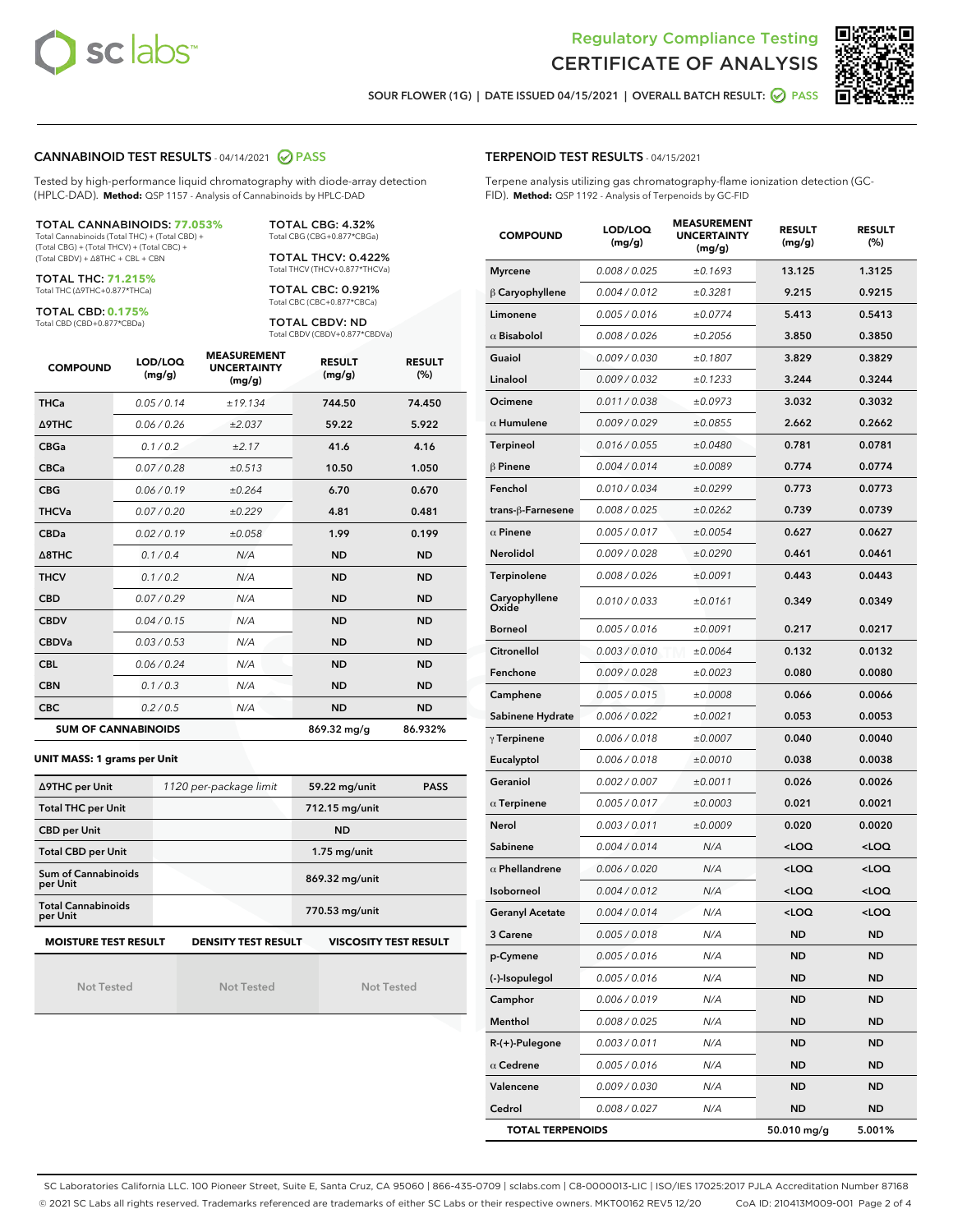



SOUR FLOWER (1G) | DATE ISSUED 04/15/2021 | OVERALL BATCH RESULT:  $\bigcirc$  PASS

# CATEGORY 1 PESTICIDE TEST RESULTS - 04/15/2021 2 PASS

Pesticide and plant growth regulator analysis utilizing high-performance liquid chromatography-mass spectrometry (HPLC-MS) or gas chromatography-mass spectrometry (GC-MS). \*GC-MS utilized where indicated. **Method:** QSP 1212 - Analysis of Pesticides and Mycotoxins by LC-MS or QSP 1213 - Analysis of Pesticides by GC-MS

| <b>COMPOUND</b>             | LOD/LOQ<br>$(\mu g/g)$ | <b>ACTION</b><br><b>LIMIT</b><br>$(\mu g/g)$ | <b>MEASUREMENT</b><br><b>UNCERTAINTY</b><br>$(\mu g/g)$ | <b>RESULT</b><br>$(\mu g/g)$ | <b>RESULT</b> |
|-----------------------------|------------------------|----------------------------------------------|---------------------------------------------------------|------------------------------|---------------|
| Aldicarb                    | 0.03 / 0.08            | $\ge$ LOD                                    | N/A                                                     | <b>ND</b>                    | <b>PASS</b>   |
| Carbofuran                  | 0.02/0.05              | $\ge$ LOD                                    | N/A                                                     | <b>ND</b>                    | <b>PASS</b>   |
| Chlordane*                  | 0.03 / 0.08            | $>$ LOD                                      | N/A                                                     | <b>ND</b>                    | <b>PASS</b>   |
| Chlorfenapyr*               | 0.03/0.10              | $>$ LOD                                      | N/A                                                     | <b>ND</b>                    | <b>PASS</b>   |
| Chlorpyrifos                | 0.02 / 0.06            | $\geq$ LOD                                   | N/A                                                     | <b>ND</b>                    | <b>PASS</b>   |
| Coumaphos                   | 0.02 / 0.07            | $\ge$ LOD                                    | N/A                                                     | <b>ND</b>                    | <b>PASS</b>   |
| Daminozide                  | 0.02 / 0.07            | $\ge$ LOD                                    | N/A                                                     | <b>ND</b>                    | <b>PASS</b>   |
| <b>DDVP</b><br>(Dichlorvos) | 0.03/0.09              | $\ge$ LOD                                    | N/A                                                     | <b>ND</b>                    | <b>PASS</b>   |
| Dimethoate                  | 0.03 / 0.08            | $\ge$ LOD                                    | N/A                                                     | <b>ND</b>                    | <b>PASS</b>   |
| Ethoprop(hos)               | 0.03/0.10              | $>$ LOD                                      | N/A                                                     | <b>ND</b>                    | <b>PASS</b>   |
| Etofenprox                  | 0.02 / 0.06            | $\ge$ LOD                                    | N/A                                                     | <b>ND</b>                    | <b>PASS</b>   |
| Fenoxycarb                  | 0.03 / 0.08            | $\ge$ LOD                                    | N/A                                                     | <b>ND</b>                    | <b>PASS</b>   |
| Fipronil                    | 0.03 / 0.08            | $\ge$ LOD                                    | N/A                                                     | <b>ND</b>                    | <b>PASS</b>   |
| Imazalil                    | 0.02 / 0.06            | $>$ LOD                                      | N/A                                                     | <b>ND</b>                    | <b>PASS</b>   |
| Methiocarb                  | 0.02 / 0.07            | $\ge$ LOD                                    | N/A                                                     | <b>ND</b>                    | <b>PASS</b>   |
| Methyl<br>parathion         | 0.03/0.10              | $\ge$ LOD                                    | N/A                                                     | <b>ND</b>                    | <b>PASS</b>   |
| <b>Mevinphos</b>            | 0.03/0.09              | $\ge$ LOD                                    | N/A                                                     | <b>ND</b>                    | <b>PASS</b>   |
| Paclobutrazol               | 0.02 / 0.05            | $\ge$ LOD                                    | N/A                                                     | <b>ND</b>                    | <b>PASS</b>   |
| Propoxur                    | 0.03/0.09              | $\ge$ LOD                                    | N/A                                                     | <b>ND</b>                    | <b>PASS</b>   |
| Spiroxamine                 | 0.03 / 0.08            | $\ge$ LOD                                    | N/A                                                     | <b>ND</b>                    | <b>PASS</b>   |
| Thiacloprid                 | 0.03/0.10              | $\ge$ LOD                                    | N/A                                                     | <b>ND</b>                    | <b>PASS</b>   |

#### CATEGORY 2 PESTICIDE TEST RESULTS - 04/15/2021 @ PASS

| <b>COMPOUND</b>          | LOD/LOO<br>$(\mu g/g)$ | <b>ACTION</b><br>LIMIT<br>$(\mu g/g)$ | <b>MEASUREMENT</b><br><b>UNCERTAINTY</b><br>$(\mu g/g)$ | <b>RESULT</b><br>$(\mu g/g)$ | <b>RESULT</b> |  |
|--------------------------|------------------------|---------------------------------------|---------------------------------------------------------|------------------------------|---------------|--|
| Abamectin                | 0.03/0.10              | 0.1                                   | N/A                                                     | <b>ND</b>                    | <b>PASS</b>   |  |
| Acephate                 | 0.02/0.07              | 0.1                                   | N/A                                                     | <b>ND</b>                    | <b>PASS</b>   |  |
| Acequinocyl              | 0.02/0.07              | 0.1                                   | N/A                                                     | <b>ND</b>                    | <b>PASS</b>   |  |
| Acetamiprid              | 0.02 / 0.05            | 0.1                                   | N/A                                                     | <b>ND</b>                    | <b>PASS</b>   |  |
| Azoxystrobin             | 0.02/0.07              | 0.1                                   | N/A                                                     | <b>ND</b>                    | <b>PASS</b>   |  |
| <b>Bifenazate</b>        | 0.01 / 0.04            | 0.1                                   | N/A                                                     | <b>ND</b>                    | <b>PASS</b>   |  |
| <b>Bifenthrin</b>        | 0.02 / 0.05            | 3                                     | N/A                                                     | <b>ND</b>                    | <b>PASS</b>   |  |
| <b>Boscalid</b>          | 0.03/0.09              | 0.1                                   | N/A                                                     | <b>ND</b>                    | <b>PASS</b>   |  |
| Captan                   | 0.19/0.57              | 0.7                                   | N/A                                                     | <b>ND</b>                    | <b>PASS</b>   |  |
| Carbaryl                 | 0.02/0.06              | 0.5                                   | N/A                                                     | <b>ND</b>                    | <b>PASS</b>   |  |
| Chlorantranilip-<br>role | 0.04/0.12              | 10                                    | N/A                                                     | <b>ND</b>                    | <b>PASS</b>   |  |
| Clofentezine             | 0.03/0.09              | 0.1                                   | N/A                                                     | <b>ND</b>                    | <b>PASS</b>   |  |

| <b>COMPOUND</b>               | LOD/LOQ<br>(µg/g) | <b>ACTION</b><br>LIMIT<br>$(\mu g/g)$ | <b>MEASUREMENT</b><br><b>UNCERTAINTY</b><br>$(\mu g/g)$ | <b>RESULT</b><br>(µg/g) | <b>RESULT</b> |
|-------------------------------|-------------------|---------------------------------------|---------------------------------------------------------|-------------------------|---------------|
| Cyfluthrin                    | 0.12 / 0.38       | 2                                     | N/A                                                     | ND                      | <b>PASS</b>   |
| Cypermethrin                  | 0.11 / 0.32       | 1                                     | N/A                                                     | ND                      | <b>PASS</b>   |
| Diazinon                      | 0.02 / 0.05       | 0.1                                   | N/A                                                     | ND                      | <b>PASS</b>   |
| Dimethomorph                  | 0.03 / 0.09       | 2                                     | N/A                                                     | ND                      | <b>PASS</b>   |
| Etoxazole                     | 0.02 / 0.06       | 0.1                                   | N/A                                                     | ND                      | <b>PASS</b>   |
| Fenhexamid                    | 0.03 / 0.09       | 0.1                                   | N/A                                                     | ND                      | <b>PASS</b>   |
| Fenpyroximate                 | 0.02 / 0.06       | 0.1                                   | N/A                                                     | <b>ND</b>               | <b>PASS</b>   |
| Flonicamid                    | 0.03 / 0.10       | 0.1                                   | N/A                                                     | <b>ND</b>               | <b>PASS</b>   |
| Fludioxonil                   | 0.03 / 0.10       | 0.1                                   | N/A                                                     | ND                      | <b>PASS</b>   |
| Hexythiazox                   | 0.02 / 0.07       | 0.1                                   | N/A                                                     | <b>ND</b>               | <b>PASS</b>   |
| Imidacloprid                  | 0.04 / 0.11       | 5                                     | N/A                                                     | ND                      | <b>PASS</b>   |
| Kresoxim-methyl               | 0.02 / 0.07       | 0.1                                   | N/A                                                     | ND                      | <b>PASS</b>   |
| Malathion                     | 0.03 / 0.09       | 0.5                                   | N/A                                                     | <b>ND</b>               | <b>PASS</b>   |
| Metalaxyl                     | 0.02 / 0.07       | $\overline{2}$                        | N/A                                                     | <b>ND</b>               | <b>PASS</b>   |
| Methomyl                      | 0.03 / 0.10       | $\mathcal{I}$                         | N/A                                                     | ND                      | <b>PASS</b>   |
| Myclobutanil                  | 0.03 / 0.09       | 0.1                                   | N/A                                                     | <b>ND</b>               | <b>PASS</b>   |
| <b>Naled</b>                  | 0.02 / 0.07       | 0.1                                   | N/A                                                     | ND                      | <b>PASS</b>   |
| Oxamyl                        | 0.04 / 0.11       | 0.5                                   | N/A                                                     | ND                      | <b>PASS</b>   |
| Pentachloronitro-<br>benzene* | 0.03 / 0.09       | 0.1                                   | N/A                                                     | ND                      | <b>PASS</b>   |
| Permethrin                    | 0.04 / 0.12       | 0.5                                   | N/A                                                     | ND                      | <b>PASS</b>   |
| Phosmet                       | 0.03 / 0.10       | 0.1                                   | N/A                                                     | ND                      | <b>PASS</b>   |
| Piperonylbu-<br>toxide        | 0.02 / 0.07       | 3                                     | N/A                                                     | <b>ND</b>               | <b>PASS</b>   |
| Prallethrin                   | 0.03 / 0.08       | 0.1                                   | N/A                                                     | ND                      | <b>PASS</b>   |
| Propiconazole                 | 0.02 / 0.07       | 0.1                                   | N/A                                                     | <b>ND</b>               | <b>PASS</b>   |
| Pyrethrins                    | 0.04 / 0.12       | 0.5                                   | N/A                                                     | <b>ND</b>               | <b>PASS</b>   |
| Pyridaben                     | 0.02 / 0.07       | 0.1                                   | N/A                                                     | ND                      | <b>PASS</b>   |
| Spinetoram                    | 0.02 / 0.07       | 0.1                                   | N/A                                                     | ND                      | <b>PASS</b>   |
| Spinosad                      | 0.02 / 0.07       | 0.1                                   | N/A                                                     | ND                      | <b>PASS</b>   |
| Spiromesifen                  | 0.02 / 0.05       | 0.1                                   | N/A                                                     | ND                      | <b>PASS</b>   |
| Spirotetramat                 | 0.02 / 0.06       | 0.1                                   | N/A                                                     | <b>ND</b>               | <b>PASS</b>   |
| Tebuconazole                  | 0.02 / 0.07       | 0.1                                   | N/A                                                     | ND                      | <b>PASS</b>   |
| Thiamethoxam                  | 0.03 / 0.10       | 5                                     | N/A                                                     | ND                      | <b>PASS</b>   |
| Trifloxystrobin               | 0.03 / 0.08       | 0.1                                   | N/A                                                     | ND                      | <b>PASS</b>   |

SC Laboratories California LLC. 100 Pioneer Street, Suite E, Santa Cruz, CA 95060 | 866-435-0709 | sclabs.com | C8-0000013-LIC | ISO/IES 17025:2017 PJLA Accreditation Number 87168 © 2021 SC Labs all rights reserved. Trademarks referenced are trademarks of either SC Labs or their respective owners. MKT00162 REV5 12/20 CoA ID: 210413M009-001 Page 3 of 4